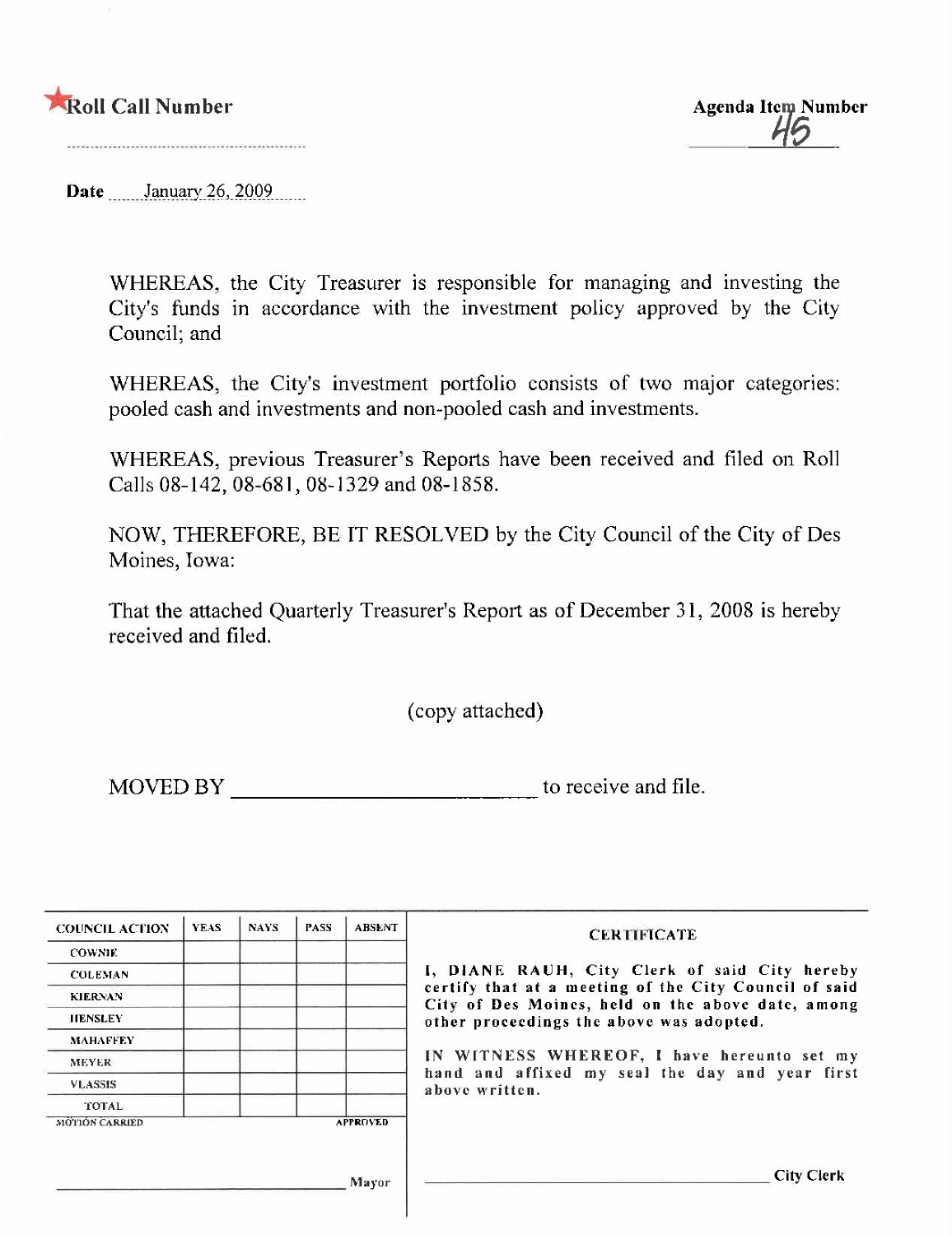# **QUARTERLY TREASURER'S REPORT**<br>As of December 31, 2008 QUARTERLY TREASURER'S REPORT As of December 31, 2008

Heide U. Green, Treasury Manager<br>Allen Mc Kinley, Finance Director/Treasurer Allen Mc Kinley, Finance DirectorlTreasurer Heide U. Green, Treasury Manager Prepared by Prepared by

 $45$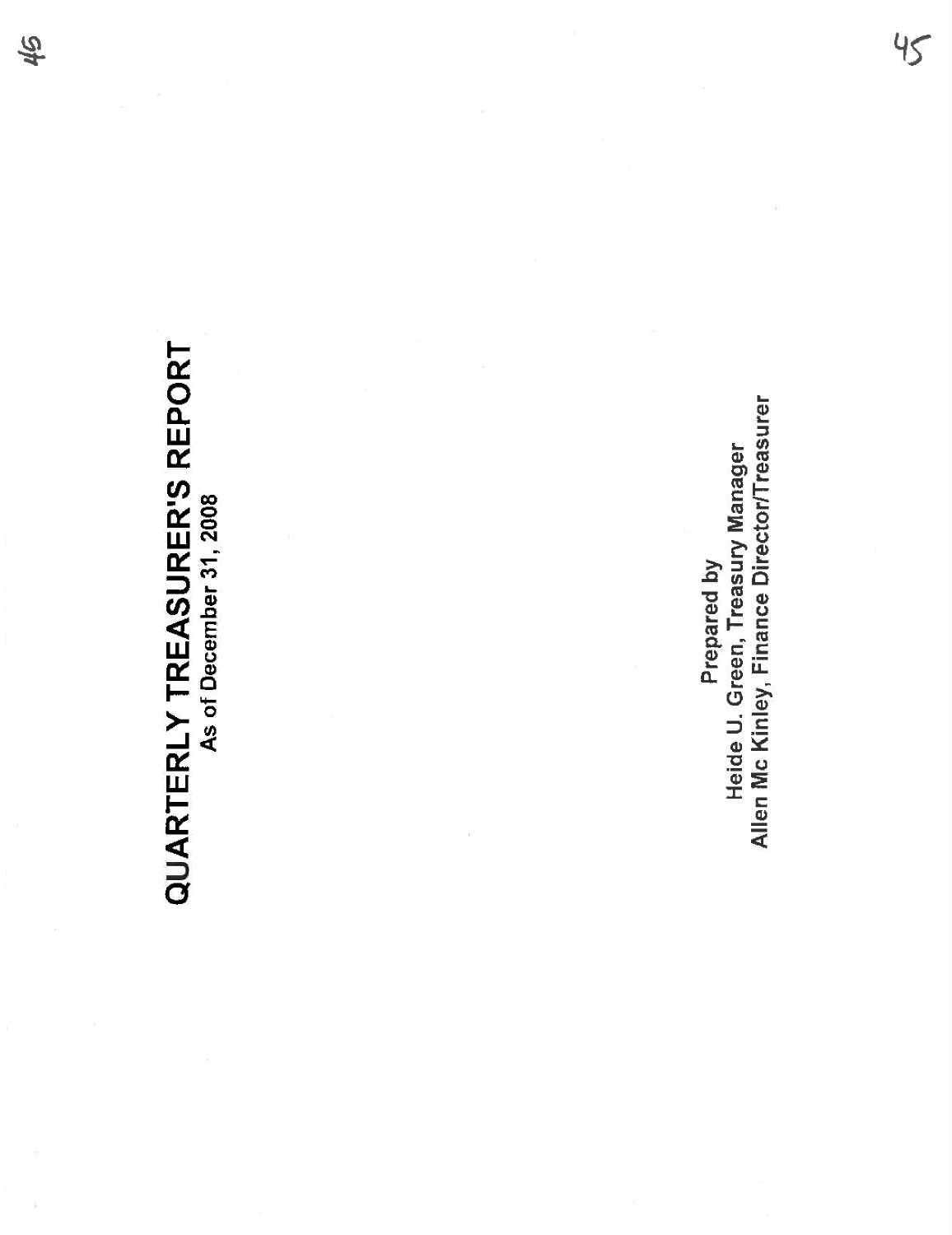#### Quarterly Treasurer's Report Quarterly Treasurer's Report As of December 31, 2008 As of December 31,2008

# Background

In accordance with the City's investment policy, State law, and Federal arbitrage and grant regulations, the Finance Director/Treasurer manages the City's funds and grant regulations, the Finance DirectorlTreasurer manages the City's funds In accordance with the City's investment policy, State law, and Federal arbitrage as follows: as follows:

principal, meet the daily cash flow demands of the City and provide "It is the policy of the City of Des Moines to invest public funds not currently needed in a manner which will provide protection of "It is the policy of the City of Des Moines to invest public funds not currently needed in a manner which wil provide protection of principal, meet the daily cash flow demands of the City and provide market returns." market returns." Therefore, the primary objectives, in priority order, of the investment Therefore, the primary objectives, in priority order, of the investment activities are: activities are:

- 1. Safety of principal 1. Safety of principal
- Liquidity 2. Liquidity  $\overline{a}$
- Return on investments 3. Return on investments  $\frac{1}{3}$

(Source: Investment Policy of the City of Des Moines, effective (Source: Investment Policy of the City of Des Moines, effective May 2006) May 2006)

#### Purpose

This report is intended to permit City Council and the public to monitor the This report is intended to permit City Council and the public to monitor the Treasurer's compliance with the three objectives stated above. Treasurer's compliance with the three objectives stated above.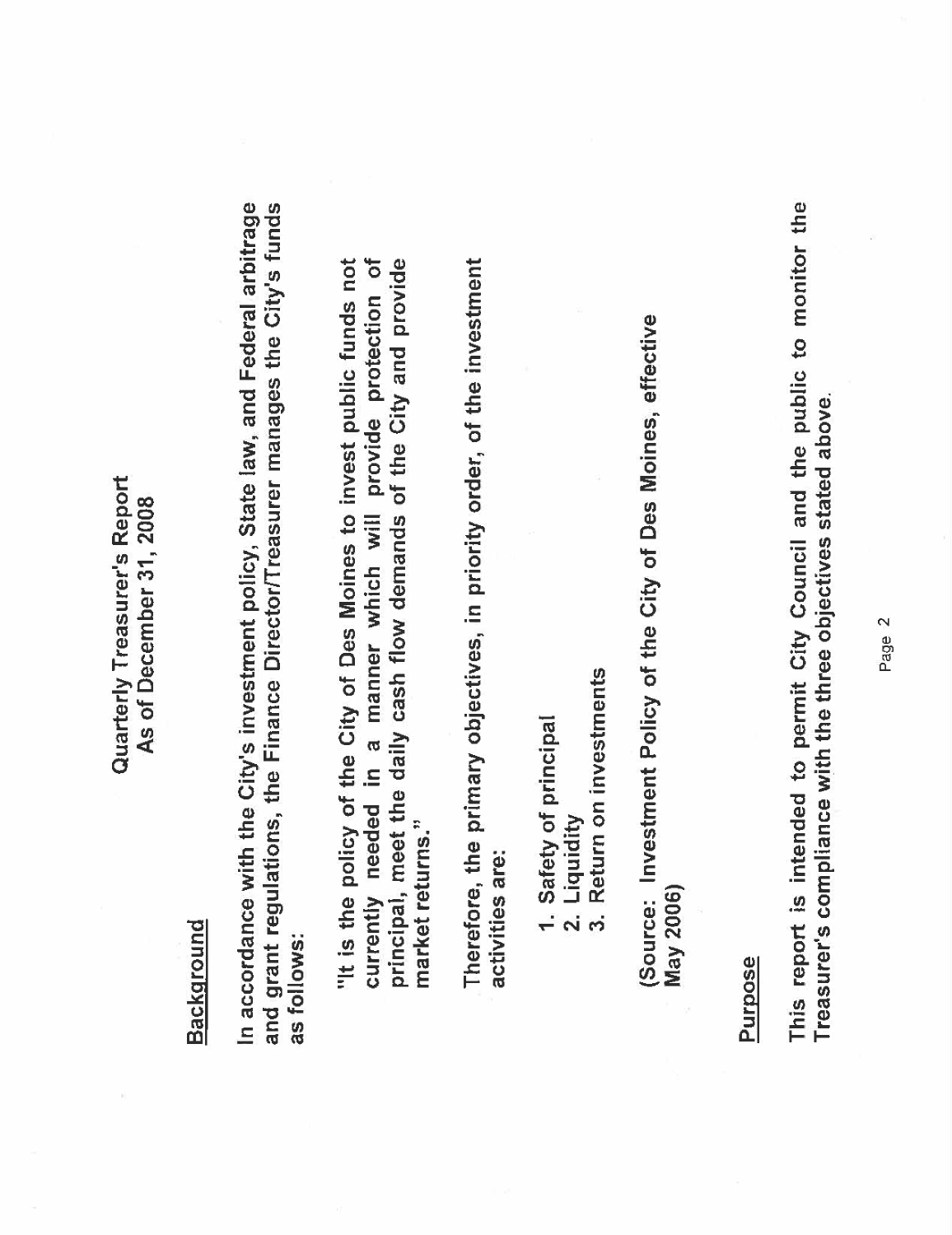### Safety of Principal **Safety of Principal**

The first two pages of the report (pie graph of "Portfolio Composition" and "Investment Definitions") provide information with which to assess the safety of "Investment Definitions") provide information with which to assess the safety of The first two pages of the report (pie graph of "Portolio Composition" and the City's principal. the City's principaL.

Federal Home Loan Mortgage Corporation, Federal National Mortgage or moral obligation of the U.S. Government. 46.2 percent of the portfolio was As of December 31, 26.6 percent of the \$184.3 million total portfolio was invested in U.S. government agency securities (Federal Home Loan Bank, Association, and Farm Credit Administration), which are backed by the implied invested in certificates of deposit issued by lowa banks that have the backing of invested in certificates of deposit issued by Iowa banks that have the backing of As of December 31, 26,6 percent of the \$184.3 milion total portfolio was invested in U.S. government agency securities (Federal Home Loan Bank, Federal Home Loan Mortgage Corporation, Federal National Mortgage or moral obligation of the U,S. Government. 46.2 percent of the portolio was Association, and Farm Credit Administration), which are backed by the implied the State Sinking Fund the State Sinking Fund

### Liquidity

These investments are relatively short-term, to reflect their needed availability. This is apparent at The City's portfolio is divided into two major categories: pooled cash and investments, and non-pooled cash and investments. The pooled cash and the bottom of the report labeled "Pooled Portfolio Detail." The column labeled "Days-Purchase to Maturity" shows this \$156.9 million portion of the portfolio to are relatively short-term, to reflect their needed availability. This is apparent at investments, and non-pooled cash and investments. The pooled cash and investments contain the City's day-to-day operating funds. These investments the bottom of the report labeled "Pooled Portfolio DetaiL." The column labeled "Days-Purchase to Maturity" shows this \$156.9 milion portion of the portolio to The City's portfolio is divided into two major categories: pooled cash and investments contain the City's day-to-day operating funds. have an average maturity of 181 days. have an average maturity of 181 days.

and investments. This category contains investments purchased specifically for, and earning interest for only, a particular fund. Bond proceeds, debt service reserve funds, and bond sinking funds for enterprises like the Airport, Sewer reserve funds, and bond sinking funds for enterprises like the Airport, Sewer and earning interest for only, a particular fund. Bond proceeds, debt service investments. This category contains investments purchased specifically for, The other major category of the City's portfolio is non-pooled cash and The other major category of the City's portfolio is non-pooled cash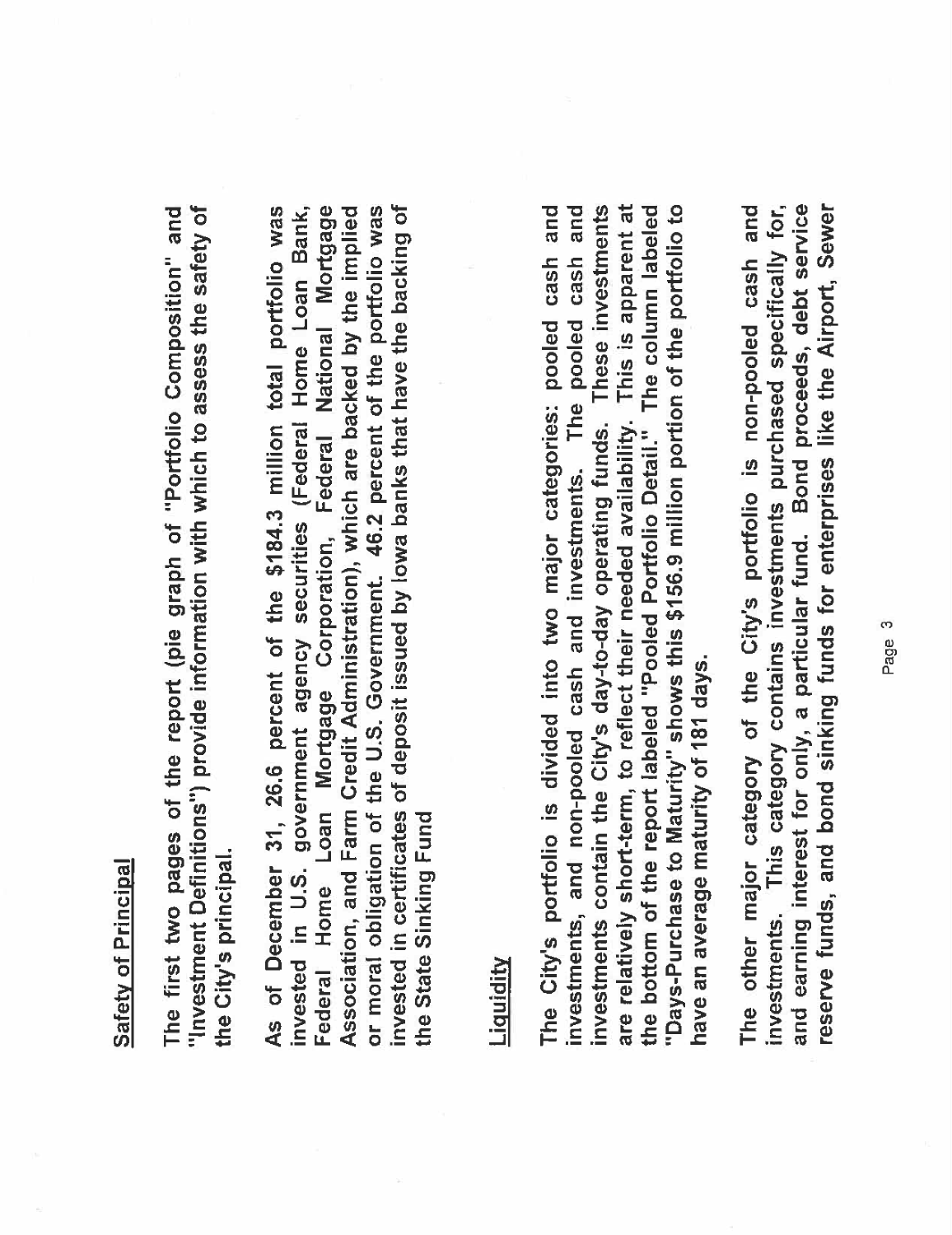assessments are also included in this category. These investments are much longer term than the pooled category described in the preceding paragraph. The last line on the second page of the report labeled "Non-Pooled Portfolio Detail" System, and Parking System, are the main components of non-pooled cash and special reveals that the average maturity of the \$27.5 million of investments in this System, and Parking System, are the main components of non-pooled cash and investments. The permanent cemetery maintenance fund and special longer term than the pooled category described in the preceding paragraph. The assessments are also included in this category, These investments are much last line on the second page of the report labeled "Non-Pooled Portfolio Detail"<br>reveals that the average maturity of the \$27,5 million of investments in this investments. The permanent cemetery maintenance fund and category is 340 days. category is 340 days.

# Return on investments Return on investments

The final two pages of this report are line graphs showing, respectively, the pooled cash and investments portfolio yield and the non-pooled cash and investments portfolio yield-both for fifteen months, and both compared with The final two pages of this report are line graphs showing, respectively, the pooled cash and investments portfolio yield—both for fifteen months, and both compared with<br>investments portfolio yield—both for fifteen months, two benchmarks. two benchmarks,

For the pooled portfolio, with its current average maturity of 181 days, the two benchmarks displayed are the 180-day Treasury bill and the one-year Treasury note. For the non-pooled portfolio, with its current average maturity of 340 days, the two benchmarks displayed are the two-year Treasury note and the three-year benchmarks displayed are the 180-day Treasury bill and the one-year Treasury the two benchmarks displayed are the two-year Treasury note and the three-year For the pooled portolio, with its current average maturity of 181 days, the two note. For the non-pooled portolio, with its current average maturity of 340 days, Treasury note yields. Treasury note yields.

portfolio yields will lag the market. Thus, in times of rising interest rates the yield on the City's portfolio will probably not go up as fast as the benchmark. Conversely, in times of declining interest rates, the yield on the City's portfolio Generally, because the City uses a "buy-and-hold" approach to investing, the portfolio yields will lag the market. Thus, in times of rising interest rates the Generally, because the City uses a "buy-and-hold" approach to investing, the yield on the City's portfolio wil probably not go up as fast as the benchmark. Conversely, in times of declining interest rates, the yield on the City's portolio will probably not go down as fast as the benchmark. will probably not go down as fast as the benchmark.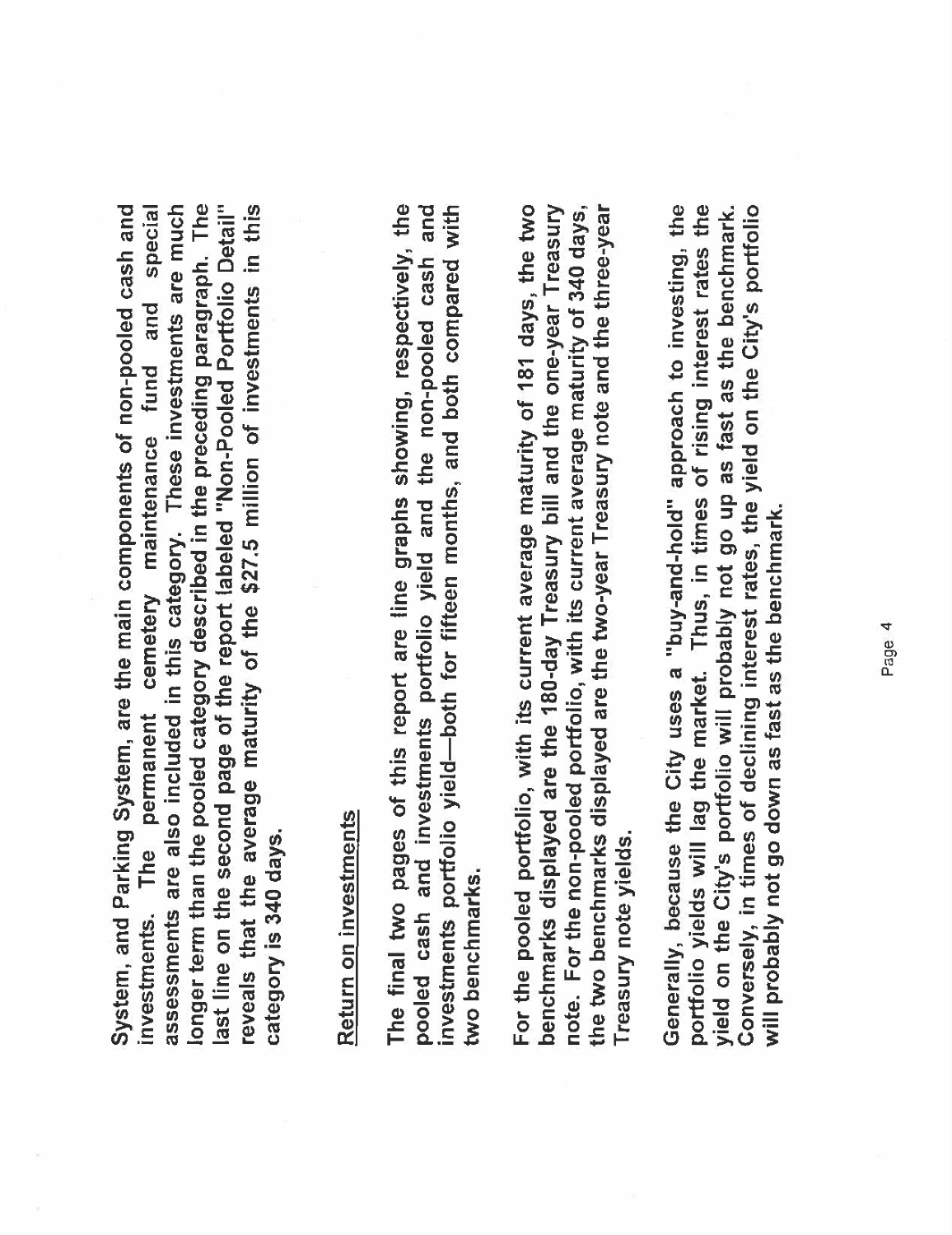# Investment Definitions Investment Definitions

# Government Treasuries Government Treasuries

Treasury Notes: Intermediate term coupon bearing U.S. Treasury Securities having initial Treasury Notes: Intermediate term coupon bearing U.S. Treasury Securities having initial maturities of from 1-10 years. Backed by full faith and credit of the U.S. Government. maturities of from 1-10 years. Backed by full faith and credit of the U.S. Government.

# Government Agencies Government AQencies

FNMA (Federal National Mortgage Association): Conventional mortgages that are financed by the sale of corporate obligations (debentures and short-term notes) to private investors. FNMA (Federal National Mortgage Association): Conventional mortgages that are financed by the sale of corporate obligations (debentures and short-term notes) to private investors. Backed by moral or implied obligation of the U.S. Government. Backed by moral or implied obligation of the U.S. Government.

availability of mortgage credit for residential housing. Participation is in the conventional loan<br>market. Backed by moral or implied obligation of U.S. Government. FHLMC (Federal Home Loan Mortgage Corporation): Established to help maintain the FHLMC (Federal Home Loan Mortgage Corporation): Established to help maintain the availability of mortgage credit for residential housing. Participation is in the conventional loan market. Backed by moral or implied obligation of U.S. Government.

FHLB (Federal Home Loan Banks): The institution that regulates lending to savings and loan FHLB (Federal Home Loan Banks): The institution that regulates lending to savings and loan associations. Backed by a moral or implied obligation of the U.S. Government. associations. Backed by a moral or implied obligation of the U.S. Government.

Backed by moral or implied FFC (Federal Farm Credits): Supports agricultural loans. Backed by moral or implied Supports agricultural loans. obligation of the U.S. Government. obligation of the U.S. Government. FFC (Federal Farm Credits):

government obligations, commercial paper, and banker's acceptances. Average maturities of Other<br>Money Market Fund: A form of mutual fund that restricts investments to relatively safe, relatively short-term instruments. Typical money market funds may invest in short-term U.S. government obligations, commercial paper, and banker's acceptances. Average maturities of Money Market Fund: A form of mutual fund that restricts investments to relatively safe, relatively short-term instruments. Typical money market funds may invest in short-term U.S. und assets are typically 14 to 28 days. fund assets are typically 14 to 28 days. Certificate of Deposit: A time deposit with a specific maturity evidenced by a certificate. Certificate of Deposit: A time deposit with a specific maturity evidenced by a certificate Insured by the Federal Deposit Insurance Corporation (FDIC) for \$250,000. Insured by the Federal Deposit Insurance Corporation (FDIC) for \$250,000.

Commercial Paper: An unsecured promissory note with a fixed maturity of no more than 270 Commercial Paper: An unsecured promissory note with a fixed maturity of no more than 270 days. Primarily used by large corporations to finance short-term debt. days. Primarily used by large corporations to finance short-term debt.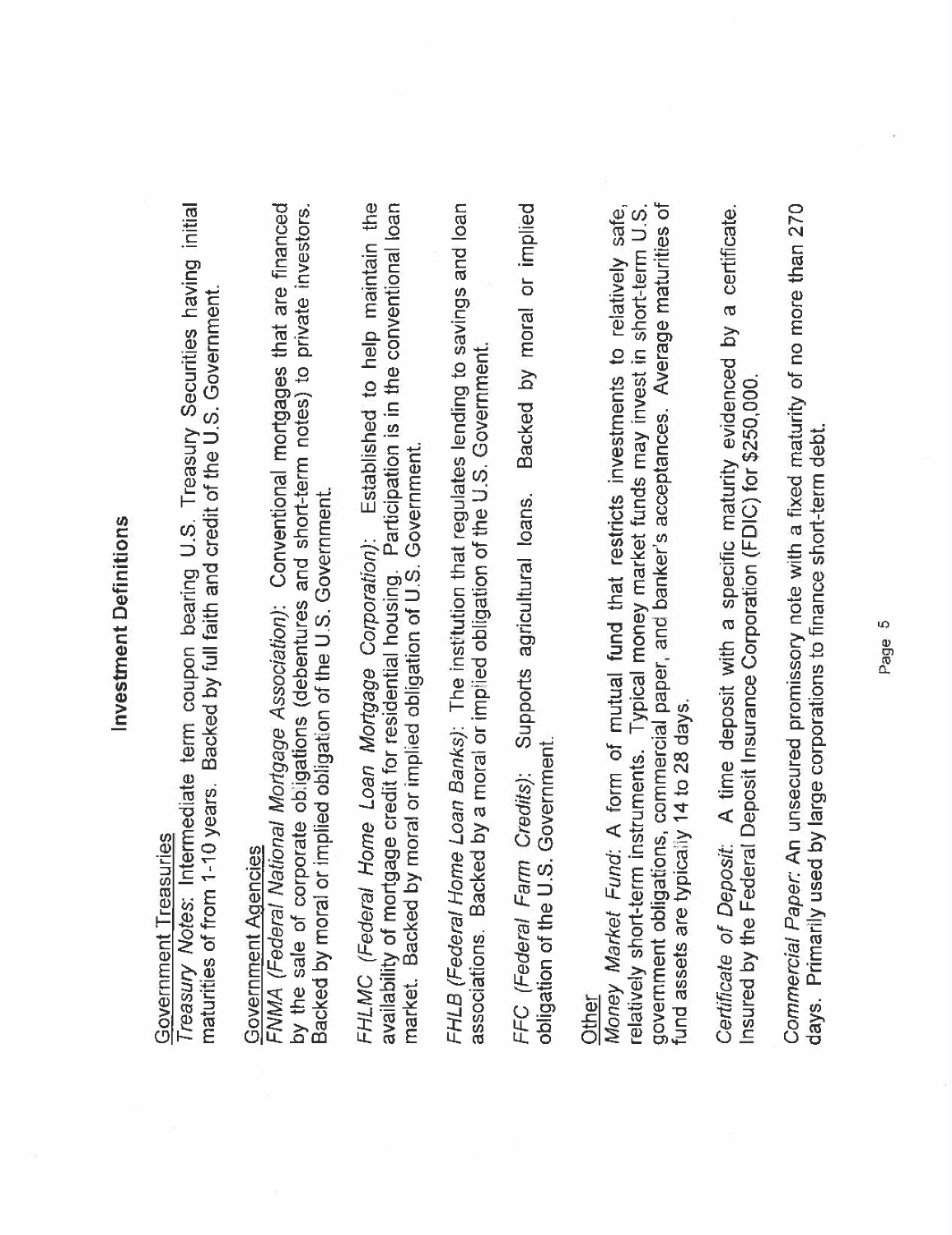

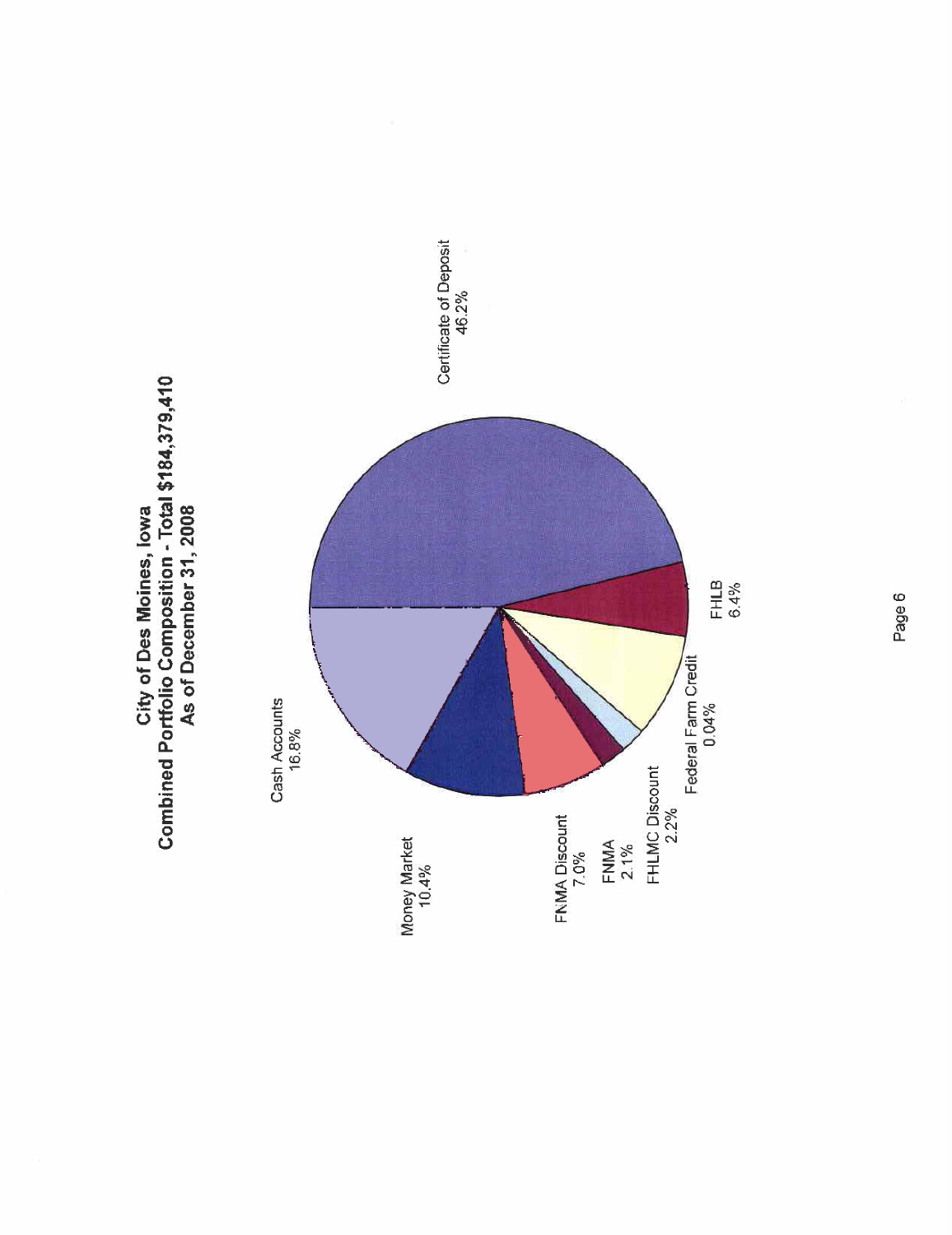|                                                                              |                                                                                                                                 |                                                                                                |                                                                     | As of December 31, 2008<br>City of Des Moines                       | Non-Pooled Portfolio Detail                                |                                               |                                                                     |                                                                   |                                                                                     |                                                                                      |
|------------------------------------------------------------------------------|---------------------------------------------------------------------------------------------------------------------------------|------------------------------------------------------------------------------------------------|---------------------------------------------------------------------|---------------------------------------------------------------------|------------------------------------------------------------|-----------------------------------------------|---------------------------------------------------------------------|-------------------------------------------------------------------|-------------------------------------------------------------------------------------|--------------------------------------------------------------------------------------|
| Number<br>08-0082<br>08-0092<br>07-0058<br>Invest<br>07-0081<br><b>CUSIP</b> | Certificate of Deposit<br>Certificate of Deposit<br>Certificate of Deposit<br>Certificate of Deposit<br>Description<br>Security | Community State Bank<br>First American Bark<br>Janss <sub>j</sub><br><b>JS Bank</b><br>US Bank | 12/21/2006<br>5/2/2008<br>1/31/2007<br>6/2/2008<br>Purchase<br>Date | 1/29/2010<br>5/4/2009<br>12/20/2009<br>6/2/2009<br>Maturity<br>Date | Days-Purchase<br>To Maturity<br>1095<br>1094<br>365<br>367 | 5.1950<br>4.9050<br>3.0000<br>2.6500<br>Yield | 888,250.00<br>388,000.00<br>4,287,850.00<br><b>Original</b><br>Cost | 4,287,850.00<br>888,250.00<br>1,388,000.00<br>Par Value<br>Ending | 667,651.14<br>23,667.60<br>204,244.20<br>42,120.00<br><b>To Maturity</b><br>Eamings | 1388 000.00<br>4,287,850.00<br>1,404 000.00<br>888,250.00<br>Market Value<br>Current |
| Certificate of Deposit Total                                                 |                                                                                                                                 |                                                                                                |                                                                     |                                                                     | 730                                                        | 3.8375                                        | 1,404,000.00<br>7,968,100.00                                        | 1,404,000.00<br>7,988,100.00                                      | 937,682.94                                                                          | 7,968,100.00                                                                         |
| 08-0085<br>07-0020<br>08-0050<br>3133XQZA3<br>3133XGJ88<br>3133XB6R1         | FFHLB<br>FHLB<br><b>FHLB</b>                                                                                                    | D'Connor SWS<br>Great Pacific<br>Piper Jaffray                                                 | 5/7/2008<br>9/8/2006<br>1/8/2008                                    | 5/7/2009<br>9/11/2009<br>3/29/2010                                  | 1099<br>365<br>511                                         | 2.3538<br>5.0468<br>3.3802                    | 600,744.00<br>502,800.00<br>666,965.00                              | 600,000.00<br>500 000 00<br>650,000.00                            | 14,880.00<br>89,614.58<br>66,672.12                                                 | 604,500.00<br>515,780.00<br>680,472.00                                               |
| FHLB Total                                                                   |                                                                                                                                 |                                                                                                |                                                                     |                                                                     | 758                                                        | 3.5936                                        | 1,770,509.00                                                        | 1,750,000.00                                                      | 171,166.70                                                                          | 1,800,75200                                                                          |
| 08-0051<br>FHLMC Total<br>3128X4HN4                                          | <b>FHLMC</b>                                                                                                                    | <b>Great Pacific</b>                                                                           | 1/8/2008                                                            | 0/12010                                                             | 967<br>987                                                 | 3,3998                                        | 520,070.00<br>520,070.00                                            | 500,000,00<br>500 000 00                                          | 66,180.56<br>66,180.56                                                              | 531,140.00<br>531,140.00                                                             |
| 07-0019<br>3136F5LE9<br>FNMA Total                                           | FNMA                                                                                                                            | Piper Jaffray                                                                                  | 9/8/2006                                                            | 3/30/2009                                                           | 934<br>55                                                  | 5.0629<br>5.0629                              | 496,270.00<br>496,270.00                                            | 500,000.00<br>500,000.00                                          | 60,226.39<br>60,826.39                                                              | 505,155.00<br>505,155.00                                                             |
| 140321183<br>140320268<br>140320862                                          | Money Market<br>Money Market<br>Money Market                                                                                    | <b>Bankers Trust</b><br>Bankers Trust<br>Bankers Trust                                         | Daily<br><b>QIIEC</b><br><b>Dally</b>                               | Daily<br>Deily<br>Daily                                             |                                                            | 0.6500<br>0.6500<br>0.6500                    | 157,745.99<br>357,117.00<br>3,305,363.51                            | 157,745.99<br>357, 117.00<br>3, 305, 363.51                       | NA<br>NA.<br>$\frac{4}{2}$                                                          | 157,745.99<br>357,117.00<br>3,305,363.51                                             |
| 140322314<br>140323536                                                       | Money Market<br>Money Market                                                                                                    | Bankers Trust<br>Bankers Trust                                                                 | Daily<br>Daily                                                      | Daily<br>Daily                                                      |                                                            | 0.6500<br>0.6500                              | 9,184.63<br>4,260,320.86                                            | 9,184.63<br>4,280,320.86                                          | NA<br>웣                                                                             | 4.280.320.86<br>8.109,731.99<br>8,184.63                                             |
| Money Market Total                                                           |                                                                                                                                 |                                                                                                |                                                                     |                                                                     |                                                            | 0.6500                                        | 8,109,731.99                                                        | 8,109,73199                                                       | $\frac{4}{2}$                                                                       |                                                                                      |
| 1356872<br>26824                                                             | Cash Account<br>Cash Account                                                                                                    | Bankers Trust<br>Bankers Trust                                                                 | Daily<br>Daily                                                      | Daily<br>Daily                                                      |                                                            | 0.6450<br>0.6450                              | 1,805.15<br>3,927.87                                                | 1,805.15<br>3,927.67                                              | N/A<br>Š                                                                            | 1,805.15<br>3,927.87                                                                 |
| 1395763<br>1357052                                                           | Cash Account<br>Cash Account                                                                                                    | Bankers Trust<br>Bankers Trust                                                                 | Daily<br>aily                                                       | Daily<br>Daily                                                      |                                                            | 0.6450<br>0.6450                              | 45,724.37<br>3,279,143.68                                           | 3,279,143.68<br>45,724.37                                         | N/A<br>N/A                                                                          | 3,279,143.68<br>45,724.37                                                            |
| 1395813<br>1395797                                                           | Cash Account<br>Cash Account                                                                                                    | Bankers Trust<br>Bankers Trust                                                                 | Daily<br>Daily                                                      | Daily<br>Daily                                                      |                                                            | 0.6450<br>0.6450                              | 2,182,250.08<br>1,077,320.83                                        | 1,077,320.63<br>2,182,250.08                                      | NA<br>ΔÁ,                                                                           | 1,077,320.83<br>2,182,250.08                                                         |
| 1566815<br>1395839                                                           | Cash Account<br>Cash Account                                                                                                    | Bankers Trust<br>Bankers Trust                                                                 | Daily<br>Dally                                                      | Daily<br>Daily                                                      |                                                            | 0.6450<br>0.6450                              | 21,032.65<br>144,671.69                                             | 21,032.65<br>144,671.69                                           | NA.<br>NA                                                                           | 21,032.65<br>144,671.69                                                              |
| 1566879<br>1567298                                                           | Cash Account<br>Cash Account                                                                                                    | Bankers Trust<br>Bankers Trust                                                                 | Daily<br>Daily                                                      | Darly<br>Daily                                                      |                                                            | 0.6450<br>0.6450                              | 657,873.40<br>1,191,839.15                                          | 657,873.40<br>1,191,839.15                                        | NA.<br>Š                                                                            | 657,873.40<br>,191,839.15                                                            |
| Cash Account Total<br>Investment Total                                       |                                                                                                                                 |                                                                                                |                                                                     |                                                                     | 340                                                        | 0 6450<br>2.0734                              | 27,470,269.86<br>8,605,588.87                                       | 8,605,588.87<br>27,433,420.86                                     | 1,235,856.59<br>⋚                                                                   | 27,520,467.86<br>8,605,588.87                                                        |

Page?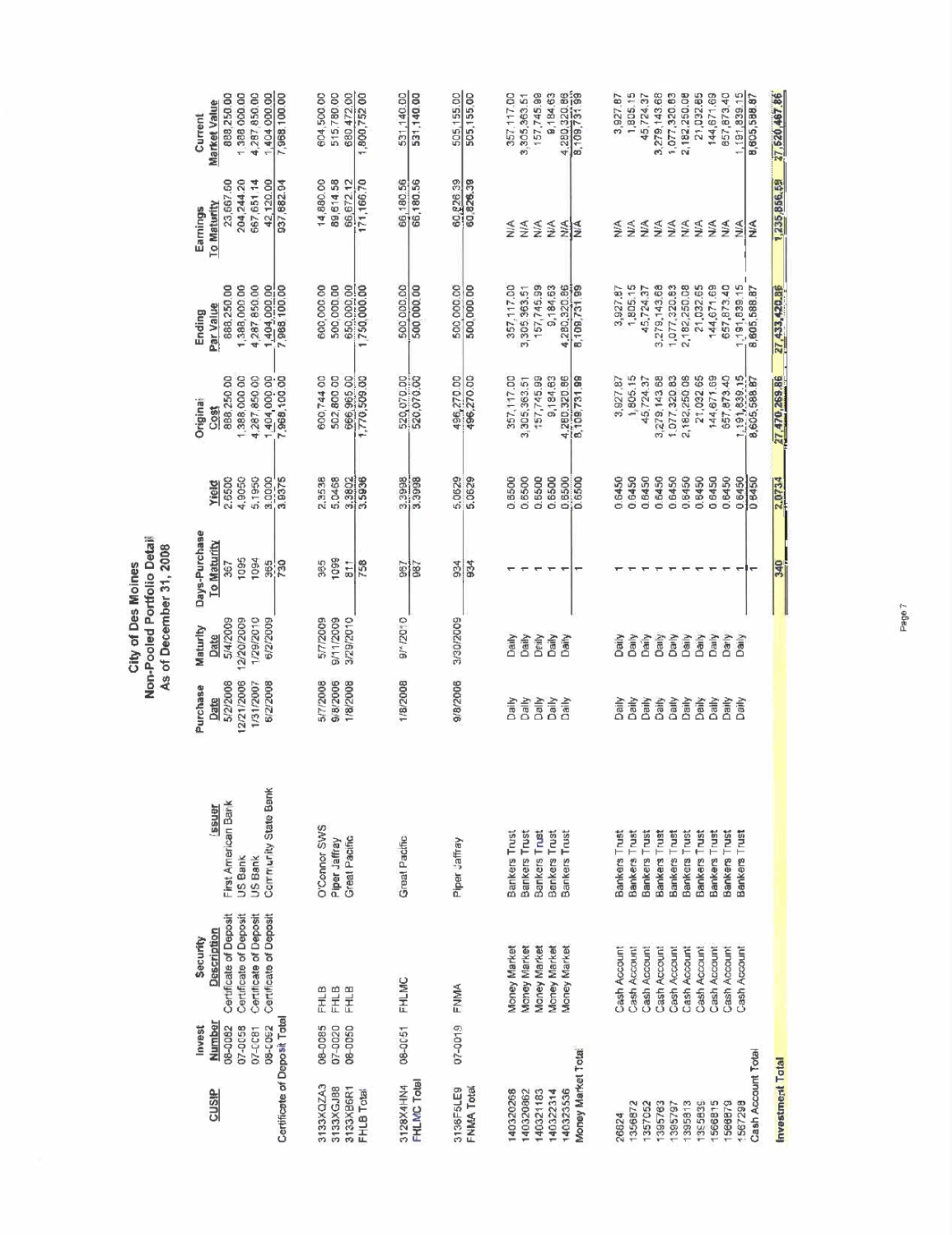| Days-Purchas |
|--------------|
| Maturity     |
| Purchase     |
|              |

|                              | Invest      | Security                      |                                             | Purchase    | Maturity  | Days-Purchase    |                  | <b>Origina</b> | Ending        | Earnings               | Current       |
|------------------------------|-------------|-------------------------------|---------------------------------------------|-------------|-----------|------------------|------------------|----------------|---------------|------------------------|---------------|
| cusip                        | Number      | Description                   | <b>Issuer</b>                               | Date        | Date      | To Maturity      | Yield            | រី             | Par Value     | To Maturity            | Market Value  |
|                              | 07-0078     | Certificate of Deposit        | US Bank                                     | 1/19/2007   | 1/20/2009 | 732.00           | 5,25             | 100,000.00     | 100 000.00    | 10,528.7               | 100,000.00    |
|                              | 09-0008     | Certificate of Deposit        | First Amencan Bank                          | 9/3/2008    | 1/23/2009 | 141.96           | 2.95             | 4,000,000.00   | 4,000,000.00  | 45,908.85              | 4,000,000.00  |
|                              | 08-0055     | Certificate of Deposit        | Community State Bani                        | 1/25/2008   | 1/28/2009 | 389.00           | 3.75             | 1200,000,00    | 1,200,000.00  | 45,493.15              | 1 200,000.00  |
|                              | 09-0007     | Certificate of Deposit        | First American Bank                         | 9/23/2008   | 1/30/2009 | 128.96           | $\frac{5}{3.01}$ | 4,000,000.00   | 4,000 000.00  | 42,552.33              | 4,000,000.00  |
|                              | 07-0128     | Certificate of Deposit        | Bank of the West                            | 6/28/2007   | 1/31/2009 | 582.96           | 5.27             | 3,800,000.00   | 3,800,000.00  | 318,770.03             | 3,800,000.00  |
|                              | 09-0008     | Certificate of Deposit        | First American Bank                         | 9/23/2008   | 2/6/2009  | 135.96           | 3.08             | 4,000,000,00   | 4,000 000.00  | 45,606.58              | 4,000,000.00  |
|                              | 09-0009     | Certificate of Deposit        | Bank<br><b>First American</b>               | 9/23/2008   | 2/13/2009 | 142.96           | $\frac{8}{3}$    | 4000,000.00    | 4,000,000.00  | 47,953.97              | 4,000,000,00  |
|                              | 09-0010     | Certificate of Deposit        | Metabank                                    | 10/15/2008  | 2/20/2009 | 127.96           | 2.75             | 4,000,000.00   | 4,000,000.00  | 38,575.34              | 4,000,000.00  |
|                              | 09-0011     | Certificate of Deposi         | Vietabank                                   | 0/15/2008   | 2/27/2009 | 134.96           | 2.75             | 4,000,000,00   | 4,000,000.00  | 40,684.93              | 4,000,000.00  |
|                              | 09-0012     | Certificate of Deposi         | Vietabank                                   | 8002/51./01 | 3/6/2009  | 141.96           | 2.75             | 4,000,000,00   | 4,000,000.00  | 42,794.52              | 4,000,000.00  |
|                              | 09-0013     | <b>Certificate of Deposit</b> | <b>Vietabar</b> tk                          | 0/15/2008   | 3/13/2009 | 149.00           | 2.75             | 4,000,000.00   | 4,000,000.00  | 44,904.11              | 4,000,000.00  |
|                              | 09-0014     | Certificate of Deposit        | Metabank                                    | 0/15/2008   | 3/20/2009 | 156.00           | 2.75             | 4,000,000 00   | 4,000 000.00  | 47.013.70              | 4,000,000.00  |
|                              | 09-0015     | Certificate of Deposit        | Bank of the West                            | 10/15/2008  | 3/27/2009 | 163.00           | 2.47             | 4,000,000.00   | 4,000 000.00  | 44 121 64              | 4,000,000.00  |
|                              | 09-0016     | <b>Certificate of Deposit</b> | <b>Vietabark</b>                            | 0/15/2008   | 4/3/2009  | 170.00           | $\frac{8}{30}$   | ,000,000.00    | 4,000,000.00  | 55,890.41              | 4,000,000.00  |
|                              | $09 - 0017$ | <b>Certificate of Deposit</b> | First American Bank                         | 10/15/2008  | 4/10/2009 | 177.00           | 3.50             | 4,000,000.00   | 4,000 000.00  | 67,890.41              | 4,000,000.00  |
|                              | 09-0018     | Certificate of Deposit        | Community State Ban                         | 11/5/2008   | 4/17/2009 | 163.04           | 3.22             | 4,000,000.00   | 4,000 000.00  | 57,518.90              | 4,000,000.00  |
|                              | 09-0020     | Certificate of Deposit        | Bank of the West                            | 11/25/2008  | 4/24/2005 | 150.04           | 1.16             | 4,000,000.00   | 4,000,000.00  | 19,068.49              | 4,000,000.00  |
|                              | 09-0019     | Certificate of Deposit        | Community State Ban                         | 11/13/2008  | 5/1/2009  | 169.04           | 2.28             | 4,000,000,00   | 4,000,000.00  | 41.856.44              | 4,000,000.00  |
|                              | 09-0021     | Certificate of Deposit        | Bank of the West                            | 11/25/2008  | 5/8/2009  | 64.04            | 1.20             | 4,000,000.00   | 4,000,000.00  | 21,567.12              | 4,000,000,00  |
|                              | 09-0022     | Certificate of Deposit        | Bank of the West<br>Bank of the West        | 11/25/2008  | 5/15/2009 | 171.04           | 1.25             | 4,000,000.00   | 4,000,000.00  | 23,424.66              | 4,000,000.00  |
|                              | 09-0023     | Certificate of Deposit        |                                             | 11/25/2008  | 5/22/2009 | 178.04           | 1.26             | 4,000,000.00   | 4,000 000.00  | 24,578.63              | 4,000,000.00  |
| Certificate of Deposit Total |             |                               |                                             |             |           | 211.85           | 38<br>2          | 77,100,000.00  | 77,100 000 00 | 1,126,700.98           | 77,100,000.00 |
|                              |             |                               |                                             |             |           |                  |                  |                |               |                        |               |
| 3133XQBQ4                    | 08-0067     | <b>FHLB</b>                   | Wells Fargo Instit. Bro                     | 3/12/2008   | 3/11/2009 | 364.00           | 2.18             | 2.004,314.00   | 2,000,000.00  | 47,866.67              | 2,007,500.00  |
| 3133XRA75                    | 08-0089     | FHLB<br>FHLB                  | Piper Jaffray                               | 5/13/2008   | 5/13/2009 | 365.00           | 2.38             | 1,500,000.00   | 1,500,000.00  | 36,625.00              | 1,511,250.00  |
| 3133XRKH2                    | 08-0099     |                               | Piper Jaffray                               | 6/25/2008   | 6/18/2009 | 358,00           | 3,06             | 6,449,355.00   | 6.450.000.00  | 192,899.79             | 6,528,625.50  |
| FHLB Total                   |             |                               |                                             |             |           | 362.33           | S,               | 953,669.00     |               | 277,391.46             | 0,047,375.50  |
| 3134A3EM4                    | 08-0098     | FHLMC                         | Smith Barney                                | 8/25/2008   | 3/15/2009 | 263.00           | 2.88             | 3,316,015.63   | 3,250,000.00  | 134,965.28             | 3,285,555.00  |
| 3137EAAE9                    | 08-0054     | FHLMC                         | Morgan Keegar                               | 1/17/2008   | 5/21/2009 | 490.04           | 2.99             | 3,088,560.00   | 3,000,000.00  | 211,750.00             | 3,055,320.00  |
| 3134A3M78                    | 08-0100     | FHLMC                         | Government Perspecil                        | 6/25/2008   | 9/15/2009 |                  | $\frac{2}{3}$    | 9,791,228.00   | 9,400,000.00  | 761,138.89             | 9,787,750.00  |
| FHLMC Total                  |             |                               |                                             |             |           | 447.00           | 3.00             | 16,195,803.63  | 5,650,000.00  | 1,107,854.17           | 16,128,625.00 |
| 513397GE5                    | 09-0025     |                               | FHLMC Discount Note Wells Fargo Instit. Bro | 12/3/2008   | 5/29/2009 | 177.04           | 1.12             | 3,978,366 67   | 4,000,000.00  | 21,633.33<br>21,633.33 | 3,996,000.00  |
|                              |             |                               |                                             |             |           | 177.04           | $\frac{2}{112}$  | 978,368.67     | 4,000,000.00  |                        | 3,996,000.00  |
| FHLMC Discount Total         |             |                               |                                             |             |           |                  |                  |                |               |                        |               |
| 31359MTZ6                    | 08-0062     | FNMA                          | Wells Fargo Instit, Bro                     | 2/11/2008   | 2/15/2009 | 370.00           | 2.40             | 1,512,660.00   | 1,500,000.00  | 49,291.67              | 1,505,160.00  |
| 31359MTZ6                    | 08-0063     | FNMA                          | Piper Jaffray                               | 2/15/2008   | 2/15/2009 |                  | 2.42             | 1,965,990.00   | 1,950,000.00  | 63,375.00              | 1,956.708.00  |
| FNMA Total                   |             |                               |                                             |             |           | 366.00<br>388.00 | 241              | 3,478,650,00   | 3,450,000.00  | 112,866.67             | 3,451,868.00  |